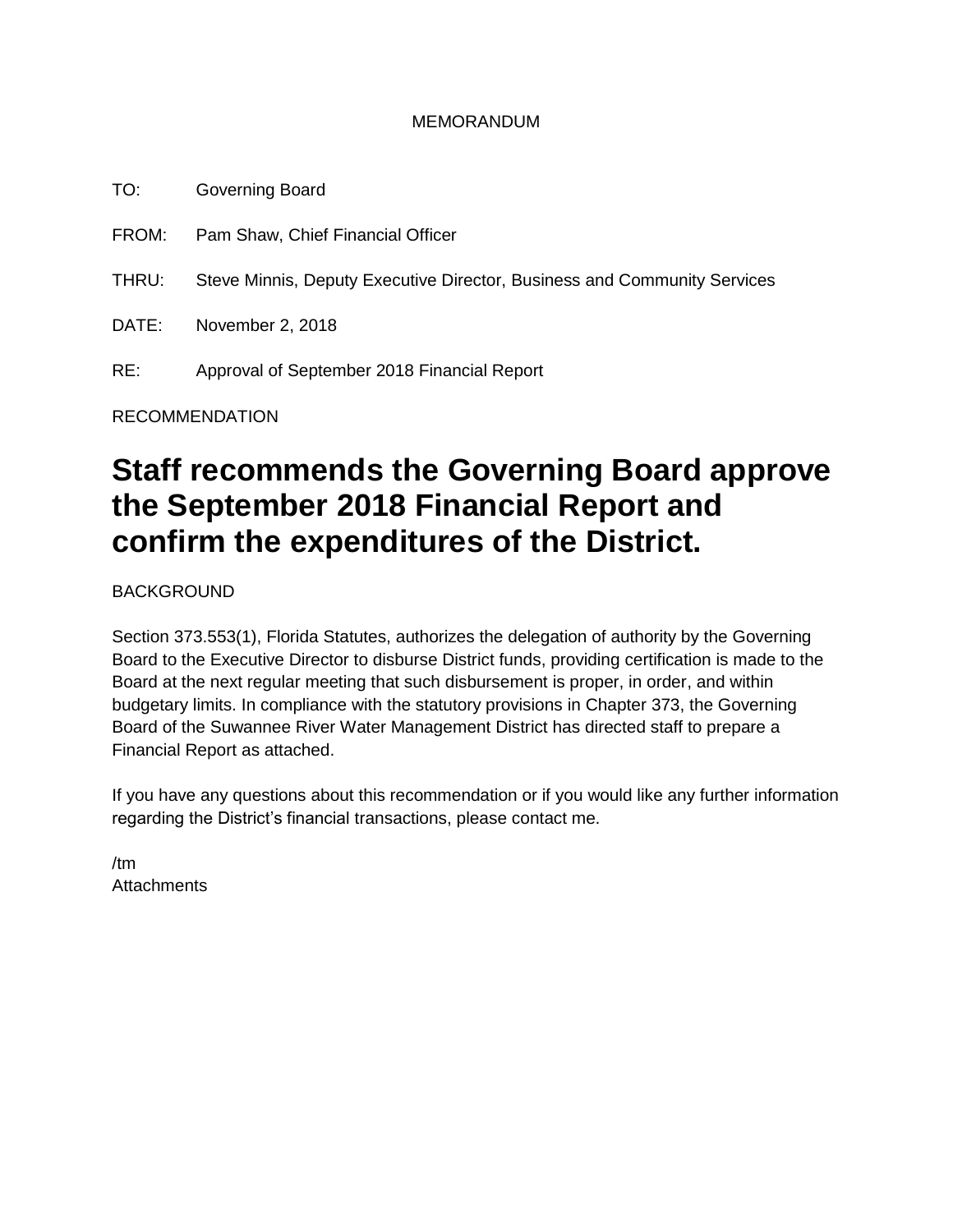| Suwannee River Water Management District |
|------------------------------------------|
| <b>Cash Report</b>                       |
| September 2018                           |

| <b>Financial Institution/Account</b>       | <b>Monthly</b><br><b>Interest</b> | <b>Interest</b><br>Rate % | <b>Closing</b><br><b>Balance</b> |
|--------------------------------------------|-----------------------------------|---------------------------|----------------------------------|
| <b>First Federal Permit Fee</b>            | \$0.00                            |                           | \$3,788.93                       |
| <b>First Federal Accounts Payable</b>      | \$0.00                            |                           | \$35,000.00                      |
| <b>First Federal Depository</b>            | \$185.45                          | $0.02\%$                  | \$816,298.30                     |
| Special Purpose Investment Account (SPIA)* | \$65,471.84                       | 1.98%                     | \$37,819,177.90                  |
| TOTAL                                      | \$65,657.29                       |                           | \$38,674,265.13                  |

\*SPIA is part of the Florida Treasury Investment Pool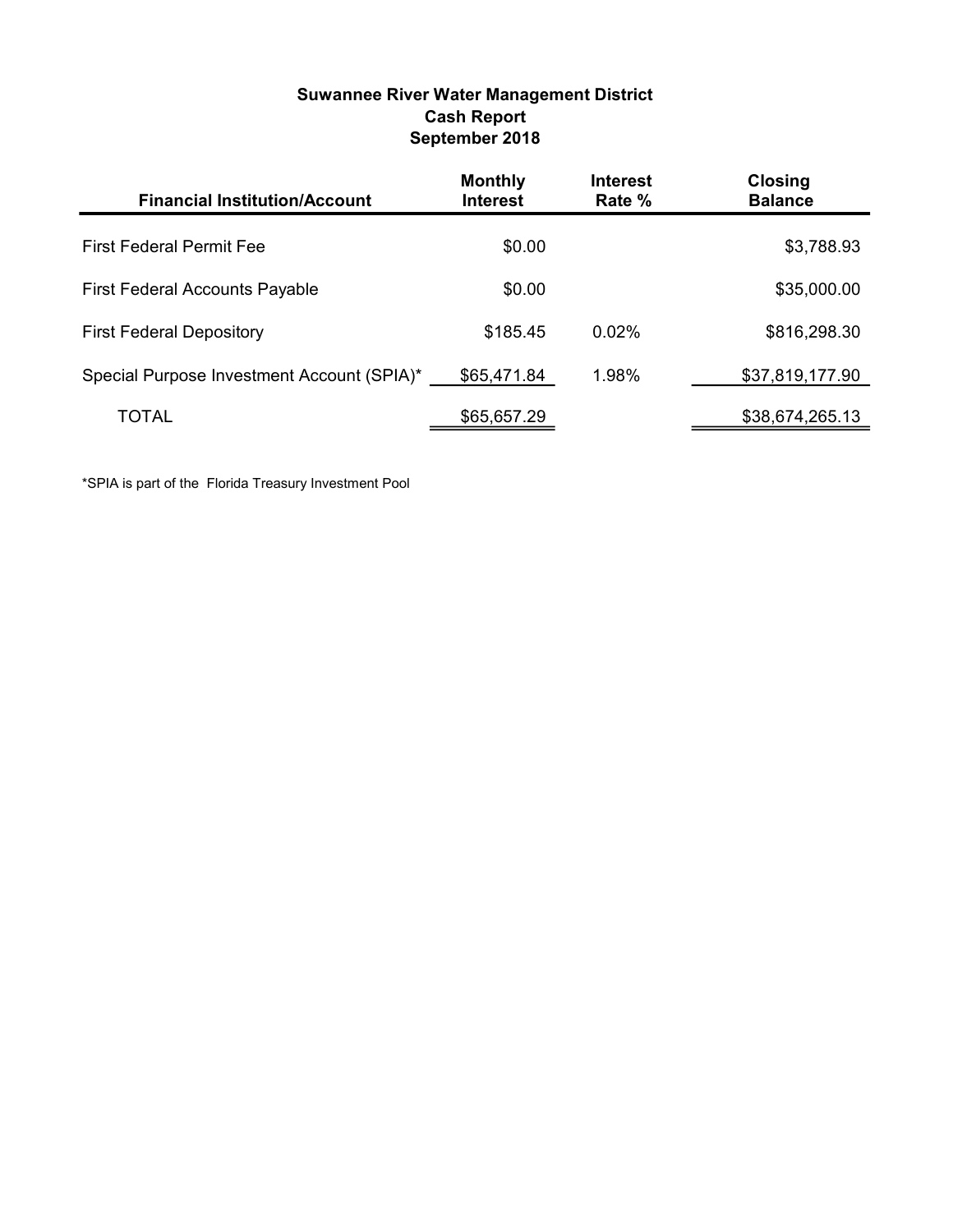#### **Suwannee River Water Management District Statement of Sources and Uses of Funds For the Month ending September 30, 2018 (Unaudited)**

|                            | <b>Current</b><br><b>Budget</b> |   | <b>Actuals</b><br><b>Through</b><br>9/30/2018 |      | Variance<br>(Under)/Over<br><b>Budget</b> | <b>Actuals As A</b><br>% of Budget |
|----------------------------|---------------------------------|---|-----------------------------------------------|------|-------------------------------------------|------------------------------------|
| <b>Sources</b>             |                                 |   |                                               |      |                                           |                                    |
| Ad Valorem Property Taxes  | \$<br>5.591.837 \$              |   | 5.762.066                                     | S    | 170.229                                   | 103.0%                             |
| Intergovernmental Revenues | \$<br>59,873,387                | S | 13,540,540                                    | S    | (46, 332, 847)                            | 22.6%                              |
| Interest on Invested Funds | \$<br>140,000 \$                |   | 706,984 \$                                    |      | 566.984                                   | 505.0%                             |
| License and Permit Fees    | \$<br>135,000 \$                |   | 203.138 \$                                    |      | 68.138                                    | 150.5%                             |
| Other                      | \$<br>1,226,100 \$              |   | 524,521                                       | - \$ | (701, 579)                                | 42.8%                              |
| Fund Balance <sup>1</sup>  | \$<br>15,891,753 \$             |   | 3,193,672                                     | \$.  | (12,698,081)                              | 20.1%                              |
| <b>Total Sources</b>       | \$<br>82,858,077                | S | 23,930,921                                    | S    | (58, 927, 156)                            | 28.9%                              |

|                                              | Current        |                     |     |                           |      | Available     |           |              |
|----------------------------------------------|----------------|---------------------|-----|---------------------------|------|---------------|-----------|--------------|
|                                              | <b>Budget</b>  | <b>Expenditures</b> |     | Encumbrances <sup>2</sup> |      | <b>Budget</b> | %Expended | %Obligated ° |
| <b>Uses</b>                                  |                |                     |     |                           |      |               |           |              |
| Water Resources Planning and Monitoring      | 9.322.743      | 4.811.656           |     | 2.378.017                 | \$.  | 2.133.071     | 52%       | 77%          |
| Acquisition, Restoration and Public Works    | 65.326.091     | 11.193.771          |     | 25,456,222                | -S   | 28.676.099    | 17%       | 56%          |
| Operation and Maintenance of Lands and Works | $5.140.309$ \$ | 3.332.529           |     | 338,871                   | -S   | 1,468,909     | 65%       | 71%          |
| Regulation                                   | $.392.916$ \$  | 1.212.865           | \$. | 17,392                    |      | 162.659       | 87%       | 88%          |
| Outreach                                     | 225.475 \$     | 236.458             | -SS | 4,500                     | - \$ | (15, 483)     | 105%      | 107%         |
| Management and Administration                | .450.543       | 1.382.682           |     | 17.968                    |      | 49.893        | 95%       | 97%          |
| <b>Total Uses</b>                            | 82.858.077     | 22.169.959          |     | 28.212.970                |      | 32.475.147    | 27%       | 61%          |

<sup>1</sup> Actual Fund Balance used is recorded at the end of the fiscal year. This amount represents Fund Balance used for the Monitor Well Improvement Program and the AG and RIVER Cost-Share Programs

 $2$  Encumbrances represent unexpended balances of open purchase orders and contracts.

 $3$  Represents the sum of expenditures and encumbrances as a percentage of the available budget.

This financial statement is prepared as of September 30, 2018 and covers the interim period since the most recent audited financial statements.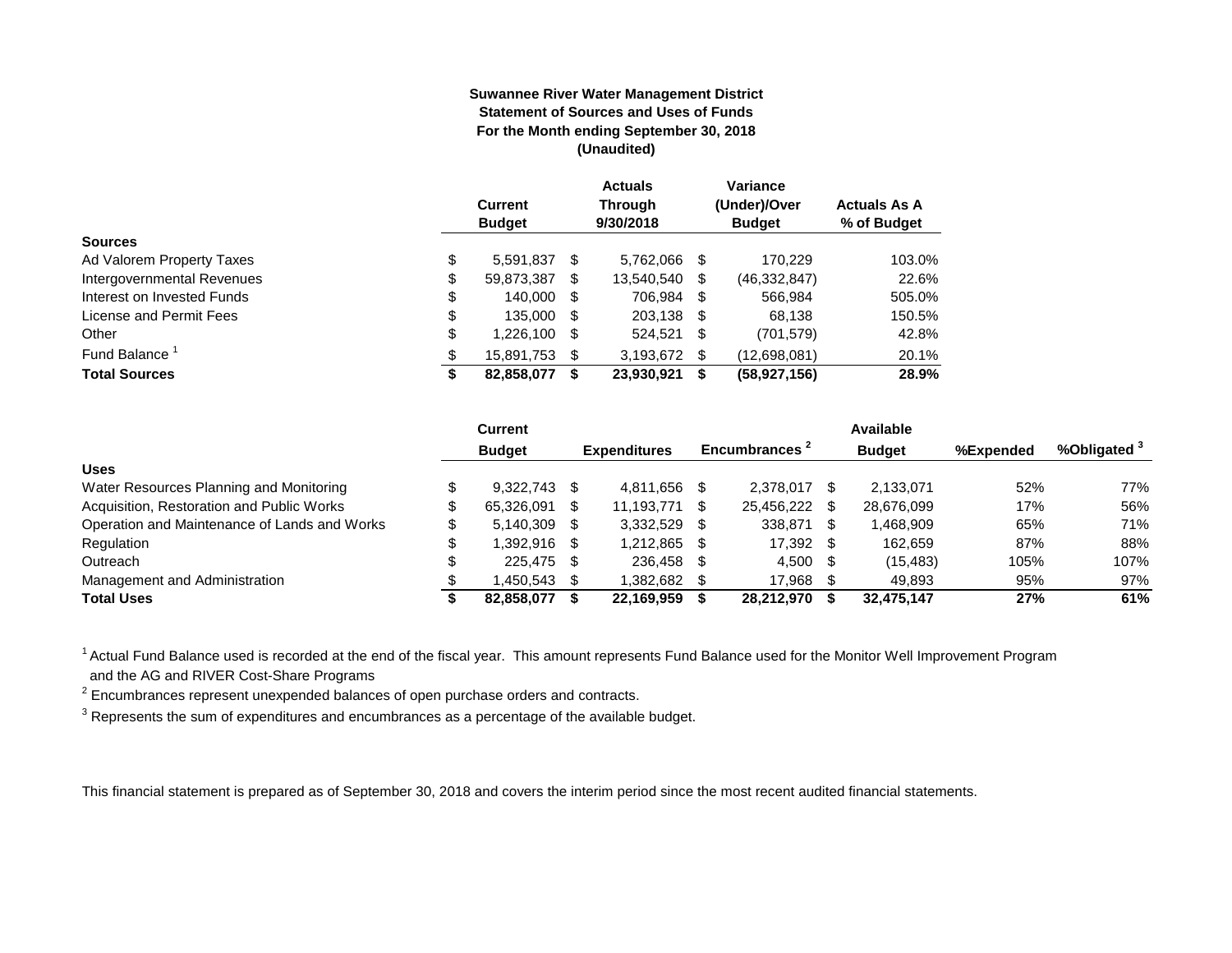|                                                         | $Y-T-D$<br><b>ACTUAL</b> | <b>ENCUMBRANCE</b> | <b>ANNUAL</b><br><b>BUDGET</b> |
|---------------------------------------------------------|--------------------------|--------------------|--------------------------------|
| <b>FUND Report Recap -</b>                              |                          |                    |                                |
| <b>REVENUES</b>                                         |                          |                    |                                |
| <b>DISTRICT REVENUES</b>                                | 7,196,710                | 0                  | 6,866,837<br>226,100           |
| <b>LOCAL REVENUES</b><br><b>STATE REVENUES</b>          | 208,354<br>12,890,519    | 0<br>0             | 55,766,437                     |
| <b>FEDERAL REVENUES</b>                                 | 441,667                  | 0                  | 3,956,950                      |
| FUND BALANCE UTILIZATION                                | 3,193,672                | 0                  | 16,041,753                     |
| <b>TOTAL REVENUES</b>                                   | 23,930,922               | $\mathbf{0}$       | 82,858,077                     |
| <b>EXPENDITURES</b>                                     |                          |                    |                                |
| SALARIES AND BENEFITS                                   | 5,301,592                | 0                  | 6,047,222                      |
| CONTRACTUAL SERVICES                                    | 7,355,900                | 8,712,742          | 32,477,909                     |
| OPERATING EXPENDITURES                                  | 903,396                  | 157,265            | 1,370,119                      |
| OPERATING CAPITAL OUTLAY                                | 203,158                  | 2,998              | 308,044                        |
| FIXED CAPITAL OUTLAY                                    | 3,177,768                | 0                  | 8,371,848                      |
| INTERAGENCY EXPENDITURES<br><b>TOTAL EXPENDITURES</b>   | 5,228,146<br>22,169,960  | 19,339,965         | 34,282,935<br>82,858,077       |
| <b>EXCESS REVENUES OVER (UNDER) EXPENDITURES</b>        |                          | 28,212,970         |                                |
|                                                         | 1,760,962                | (28, 212, 970)     | $\mathbf 0$                    |
| <b>FUND 01 - GENERAL FUND</b>                           |                          |                    |                                |
| <b>REVENUES</b>                                         |                          |                    |                                |
| <b>DISTRICT REVENUES</b>                                | 6,256,868                | 0                  | 1,678,945                      |
| <b>LOCAL REVENUES</b>                                   | 0                        | 0                  | 0                              |
| <b>STATE REVENUES</b>                                   | 4,376,011                | 0                  | 4,375,000                      |
| <b>FEDERAL REVENUES</b>                                 | 11,458                   | 0                  | 0                              |
| FUND BALANCE UTILIZATION                                | 0                        | 0                  | 3,438,331                      |
| <b>TOTAL REVENUES</b>                                   | 10,644,337               | 0                  | 9,492,276                      |
| <b>EXPENDITURES</b>                                     |                          |                    |                                |
| SALARIES AND BENEFITS                                   | 4,594,460                | 0                  | 5,236,014                      |
| CONTRACTUAL SERVICES                                    | 1,225,881                | 712,366            | 2,210,609                      |
| OPERATING EXPENDITURES<br>OPERATING CAPITAL OUTLAY      | 557,232<br>67,336        | 50,671<br>2,661    | 840,463<br>156,290             |
| FIXED CAPITAL OUTLAY                                    | 0                        | 0                  | 0                              |
| INTERAGENCY EXPENDITURES                                | 979,780                  | 138,376            | 1,048,900                      |
| <b>TOTAL EXPENDITURES</b>                               | 7,424,689                | 904,074            | 9,492,276                      |
| <b>EXCESS REVENUES OVER (UNDER) EXPENDITURES</b>        | 3,219,648                | (904, 074)         | 0                              |
|                                                         |                          |                    |                                |
| <b>FUND 05 - MIDDLE SUWANNEE</b><br><b>REVENUES</b>     |                          |                    |                                |
| <b>DISTRICT REVENUES</b>                                | 0                        | 0                  | 0                              |
| <b>LOCAL REVENUES</b>                                   | 0                        | 0                  | 0                              |
| <b>STATE REVENUES</b>                                   | 136,603                  | 0                  | 589,083                        |
| <b>FEDERAL REVENUES</b>                                 | 0                        | 0                  | 0                              |
| FUND BALANCE UTILIZATION                                | 0                        | 0                  | 0                              |
| <b>TOTAL REVENUES</b>                                   | 136,603                  | 0                  | 589,083                        |
| <b>EXPENDITURES</b>                                     |                          |                    |                                |
| SALARIES AND BENEFITS                                   | 0                        | 0                  | 0                              |
| CONTRACTUAL SERVICES                                    | 136,603                  | 55,157             | 589,083                        |
| OPERATING EXPENDITURES                                  | 0                        | 0                  | 0                              |
| OPERATING CAPITAL OUTLAY                                | 0<br>0                   | 0<br>0             | 0<br>0                         |
| FIXED CAPITAL OUTLAY<br><b>INTERAGENCY EXPENDITURES</b> | 0                        | 0                  | 0                              |
| <b>TOTAL EXPENDITURES</b>                               | 136,603                  | 55,157             | 589,083                        |
| <b>EXCESS REVENUES OVER (UNDER) EXPENDITURES</b>        | $\pmb{0}$                | (55, 157)          | $\mathbf 0$                    |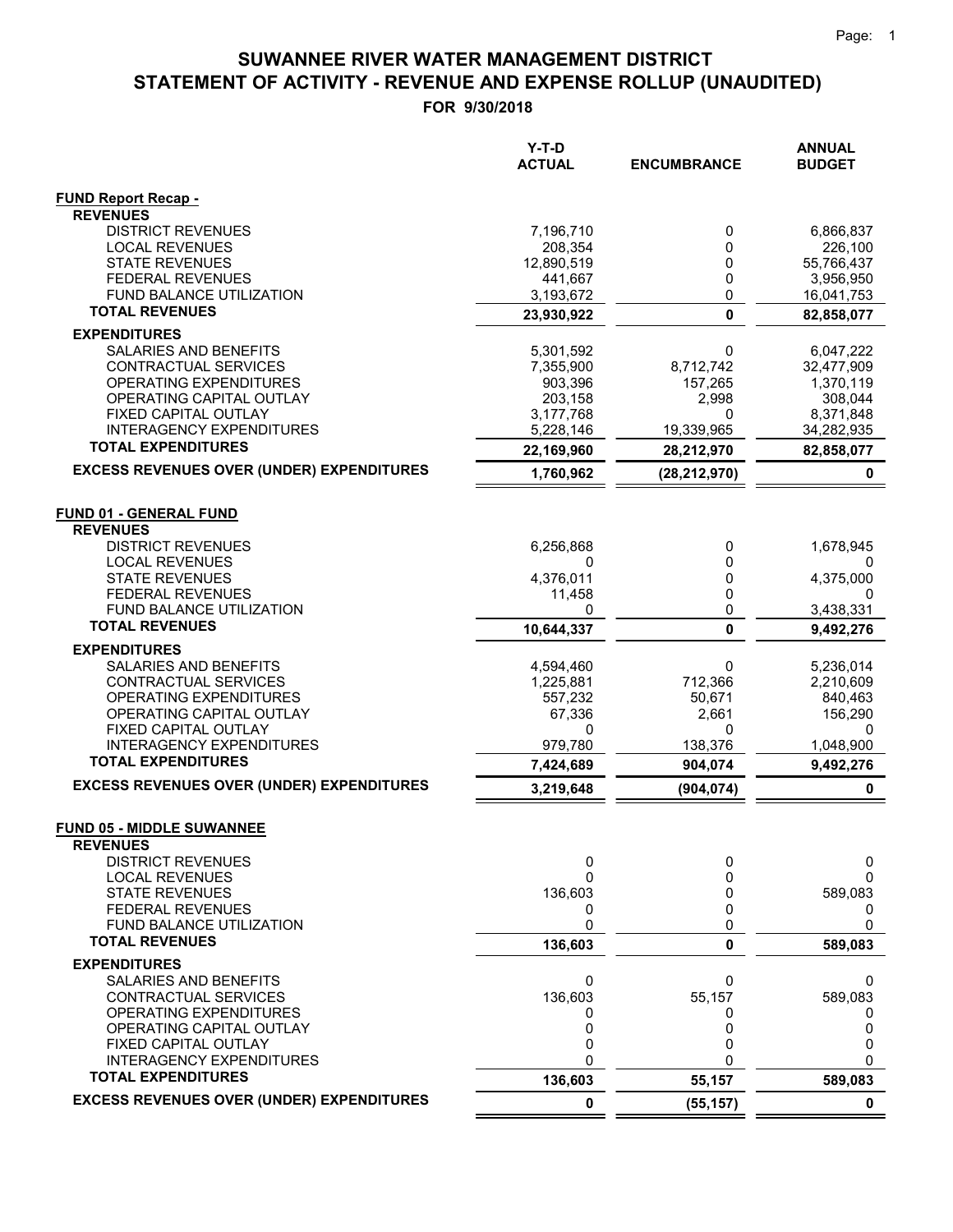| <b>FUND 06 - SPRINGS GRANTS</b><br><b>REVENUES</b><br><b>DISTRICT REVENUES</b><br>1,708,379<br>4,865,930<br>0<br><b>LOCAL REVENUES</b><br>0<br><b>STATE REVENUES</b><br>3,346,043<br>0<br>43,852,235<br><b>FEDERAL REVENUES</b><br>0<br>0<br>O<br>FUND BALANCE UTILIZATION<br>0<br>0<br>0<br><b>TOTAL REVENUES</b><br>0<br>5,054,422<br>48,718,165<br><b>EXPENDITURES</b><br>SALARIES AND BENEFITS<br>61<br>0<br>0<br>CONTRACTUAL SERVICES<br>1,520,604<br>4,411,272<br>15,494,577<br>OPERATING EXPENDITURES<br>117<br>0<br>0<br>OPERATING CAPITAL OUTLAY<br>0<br>0<br>$\Omega$<br>FIXED CAPITAL OUTLAY<br>2,908,379<br>7,388,898<br>0<br>INTERAGENCY EXPENDITURES<br>1,444,511<br>17,273,802<br>25,834,690<br><b>TOTAL EXPENDITURES</b><br>48,718,165<br>5,873,672<br>21,685,074<br><b>EXCESS REVENUES OVER (UNDER) EXPENDITURES</b><br>(21, 685, 074)<br>0<br>(819, 250)<br><b>FUND 07 - LOCAL REVENUE</b><br><b>REVENUES</b><br><b>DISTRICT REVENUES</b><br>0<br>0<br>0<br>105,600<br><b>LOCAL REVENUES</b><br>105,600<br>0<br><b>STATE REVENUES</b><br>0<br>0<br>0<br><b>FEDERAL REVENUES</b><br>0<br>0<br>0<br>0<br>FUND BALANCE UTILIZATION<br>0<br>$\mathbf{0}$<br><b>TOTAL REVENUES</b><br>105,600<br>0<br>105,600<br><b>EXPENDITURES</b><br>SALARIES AND BENEFITS<br>0<br>0<br>0<br>CONTRACTUAL SERVICES<br>0<br>0<br>0<br>OPERATING EXPENDITURES<br>0<br>0<br>0<br>OPERATING CAPITAL OUTLAY<br>0<br>0<br>0<br>FIXED CAPITAL OUTLAY<br>0<br>0<br>$\Omega$<br>0<br><b>INTERAGENCY EXPENDITURES</b><br>105,600<br>105,600<br><b>TOTAL EXPENDITURES</b><br>105,600<br>0<br>105,600<br><b>EXCESS REVENUES OVER (UNDER) EXPENDITURES</b><br>0<br>0<br>0<br><b>FUND 08 - WMLTF - SPRINGS</b><br><b>REVENUES</b><br>3,423<br><b>DISTRICT REVENUES</b><br>0<br>0<br><b>LOCAL REVENUES</b><br>0<br>0<br>0<br>11,979<br><b>STATE REVENUES</b><br>425,000<br>0<br>0<br><b>FEDERAL REVENUES</b><br>0<br>0<br>0<br>FUND BALANCE UTILIZATION<br>0<br>0<br><b>TOTAL REVENUES</b><br>15,402<br>0<br>425,000<br><b>EXPENDITURES</b><br>SALARIES AND BENEFITS<br>15,473<br>0<br>0<br>CONTRACTUAL SERVICES<br>0<br>275,000<br>0<br>OPERATING EXPENDITURES<br>0<br>0<br>0<br>OPERATING CAPITAL OUTLAY<br>0<br>0<br>0<br>0<br>FIXED CAPITAL OUTLAY<br>0<br>0<br><b>INTERAGENCY EXPENDITURES</b><br>1,328<br>194,676<br>150,000<br><b>TOTAL EXPENDITURES</b><br>16,801<br>194,676<br>425,000<br><b>EXCESS REVENUES OVER (UNDER) EXPENDITURES</b><br>(1, 399)<br>(194, 676)<br>$\mathbf 0$ | $Y-T-D$<br><b>ACTUAL</b> | <b>ENCUMBRANCE</b> | <b>ANNUAL</b><br><b>BUDGET</b> |
|------------------------------------------------------------------------------------------------------------------------------------------------------------------------------------------------------------------------------------------------------------------------------------------------------------------------------------------------------------------------------------------------------------------------------------------------------------------------------------------------------------------------------------------------------------------------------------------------------------------------------------------------------------------------------------------------------------------------------------------------------------------------------------------------------------------------------------------------------------------------------------------------------------------------------------------------------------------------------------------------------------------------------------------------------------------------------------------------------------------------------------------------------------------------------------------------------------------------------------------------------------------------------------------------------------------------------------------------------------------------------------------------------------------------------------------------------------------------------------------------------------------------------------------------------------------------------------------------------------------------------------------------------------------------------------------------------------------------------------------------------------------------------------------------------------------------------------------------------------------------------------------------------------------------------------------------------------------------------------------------------------------------------------------------------------------------------------------------------------------------------------------------------------------------------------------------------------------------------------------------------------------------------------------------------------------------------------------------------------------------------------------------------------------------------------------------------------------------------|--------------------------|--------------------|--------------------------------|
|                                                                                                                                                                                                                                                                                                                                                                                                                                                                                                                                                                                                                                                                                                                                                                                                                                                                                                                                                                                                                                                                                                                                                                                                                                                                                                                                                                                                                                                                                                                                                                                                                                                                                                                                                                                                                                                                                                                                                                                                                                                                                                                                                                                                                                                                                                                                                                                                                                                                              |                          |                    |                                |
|                                                                                                                                                                                                                                                                                                                                                                                                                                                                                                                                                                                                                                                                                                                                                                                                                                                                                                                                                                                                                                                                                                                                                                                                                                                                                                                                                                                                                                                                                                                                                                                                                                                                                                                                                                                                                                                                                                                                                                                                                                                                                                                                                                                                                                                                                                                                                                                                                                                                              |                          |                    |                                |
|                                                                                                                                                                                                                                                                                                                                                                                                                                                                                                                                                                                                                                                                                                                                                                                                                                                                                                                                                                                                                                                                                                                                                                                                                                                                                                                                                                                                                                                                                                                                                                                                                                                                                                                                                                                                                                                                                                                                                                                                                                                                                                                                                                                                                                                                                                                                                                                                                                                                              |                          |                    |                                |
|                                                                                                                                                                                                                                                                                                                                                                                                                                                                                                                                                                                                                                                                                                                                                                                                                                                                                                                                                                                                                                                                                                                                                                                                                                                                                                                                                                                                                                                                                                                                                                                                                                                                                                                                                                                                                                                                                                                                                                                                                                                                                                                                                                                                                                                                                                                                                                                                                                                                              |                          |                    |                                |
|                                                                                                                                                                                                                                                                                                                                                                                                                                                                                                                                                                                                                                                                                                                                                                                                                                                                                                                                                                                                                                                                                                                                                                                                                                                                                                                                                                                                                                                                                                                                                                                                                                                                                                                                                                                                                                                                                                                                                                                                                                                                                                                                                                                                                                                                                                                                                                                                                                                                              |                          |                    |                                |
|                                                                                                                                                                                                                                                                                                                                                                                                                                                                                                                                                                                                                                                                                                                                                                                                                                                                                                                                                                                                                                                                                                                                                                                                                                                                                                                                                                                                                                                                                                                                                                                                                                                                                                                                                                                                                                                                                                                                                                                                                                                                                                                                                                                                                                                                                                                                                                                                                                                                              |                          |                    |                                |
|                                                                                                                                                                                                                                                                                                                                                                                                                                                                                                                                                                                                                                                                                                                                                                                                                                                                                                                                                                                                                                                                                                                                                                                                                                                                                                                                                                                                                                                                                                                                                                                                                                                                                                                                                                                                                                                                                                                                                                                                                                                                                                                                                                                                                                                                                                                                                                                                                                                                              |                          |                    |                                |
|                                                                                                                                                                                                                                                                                                                                                                                                                                                                                                                                                                                                                                                                                                                                                                                                                                                                                                                                                                                                                                                                                                                                                                                                                                                                                                                                                                                                                                                                                                                                                                                                                                                                                                                                                                                                                                                                                                                                                                                                                                                                                                                                                                                                                                                                                                                                                                                                                                                                              |                          |                    |                                |
|                                                                                                                                                                                                                                                                                                                                                                                                                                                                                                                                                                                                                                                                                                                                                                                                                                                                                                                                                                                                                                                                                                                                                                                                                                                                                                                                                                                                                                                                                                                                                                                                                                                                                                                                                                                                                                                                                                                                                                                                                                                                                                                                                                                                                                                                                                                                                                                                                                                                              |                          |                    |                                |
|                                                                                                                                                                                                                                                                                                                                                                                                                                                                                                                                                                                                                                                                                                                                                                                                                                                                                                                                                                                                                                                                                                                                                                                                                                                                                                                                                                                                                                                                                                                                                                                                                                                                                                                                                                                                                                                                                                                                                                                                                                                                                                                                                                                                                                                                                                                                                                                                                                                                              |                          |                    |                                |
|                                                                                                                                                                                                                                                                                                                                                                                                                                                                                                                                                                                                                                                                                                                                                                                                                                                                                                                                                                                                                                                                                                                                                                                                                                                                                                                                                                                                                                                                                                                                                                                                                                                                                                                                                                                                                                                                                                                                                                                                                                                                                                                                                                                                                                                                                                                                                                                                                                                                              |                          |                    |                                |
|                                                                                                                                                                                                                                                                                                                                                                                                                                                                                                                                                                                                                                                                                                                                                                                                                                                                                                                                                                                                                                                                                                                                                                                                                                                                                                                                                                                                                                                                                                                                                                                                                                                                                                                                                                                                                                                                                                                                                                                                                                                                                                                                                                                                                                                                                                                                                                                                                                                                              |                          |                    |                                |
|                                                                                                                                                                                                                                                                                                                                                                                                                                                                                                                                                                                                                                                                                                                                                                                                                                                                                                                                                                                                                                                                                                                                                                                                                                                                                                                                                                                                                                                                                                                                                                                                                                                                                                                                                                                                                                                                                                                                                                                                                                                                                                                                                                                                                                                                                                                                                                                                                                                                              |                          |                    |                                |
|                                                                                                                                                                                                                                                                                                                                                                                                                                                                                                                                                                                                                                                                                                                                                                                                                                                                                                                                                                                                                                                                                                                                                                                                                                                                                                                                                                                                                                                                                                                                                                                                                                                                                                                                                                                                                                                                                                                                                                                                                                                                                                                                                                                                                                                                                                                                                                                                                                                                              |                          |                    |                                |
|                                                                                                                                                                                                                                                                                                                                                                                                                                                                                                                                                                                                                                                                                                                                                                                                                                                                                                                                                                                                                                                                                                                                                                                                                                                                                                                                                                                                                                                                                                                                                                                                                                                                                                                                                                                                                                                                                                                                                                                                                                                                                                                                                                                                                                                                                                                                                                                                                                                                              |                          |                    |                                |
|                                                                                                                                                                                                                                                                                                                                                                                                                                                                                                                                                                                                                                                                                                                                                                                                                                                                                                                                                                                                                                                                                                                                                                                                                                                                                                                                                                                                                                                                                                                                                                                                                                                                                                                                                                                                                                                                                                                                                                                                                                                                                                                                                                                                                                                                                                                                                                                                                                                                              |                          |                    |                                |
|                                                                                                                                                                                                                                                                                                                                                                                                                                                                                                                                                                                                                                                                                                                                                                                                                                                                                                                                                                                                                                                                                                                                                                                                                                                                                                                                                                                                                                                                                                                                                                                                                                                                                                                                                                                                                                                                                                                                                                                                                                                                                                                                                                                                                                                                                                                                                                                                                                                                              |                          |                    |                                |
|                                                                                                                                                                                                                                                                                                                                                                                                                                                                                                                                                                                                                                                                                                                                                                                                                                                                                                                                                                                                                                                                                                                                                                                                                                                                                                                                                                                                                                                                                                                                                                                                                                                                                                                                                                                                                                                                                                                                                                                                                                                                                                                                                                                                                                                                                                                                                                                                                                                                              |                          |                    |                                |
|                                                                                                                                                                                                                                                                                                                                                                                                                                                                                                                                                                                                                                                                                                                                                                                                                                                                                                                                                                                                                                                                                                                                                                                                                                                                                                                                                                                                                                                                                                                                                                                                                                                                                                                                                                                                                                                                                                                                                                                                                                                                                                                                                                                                                                                                                                                                                                                                                                                                              |                          |                    |                                |
|                                                                                                                                                                                                                                                                                                                                                                                                                                                                                                                                                                                                                                                                                                                                                                                                                                                                                                                                                                                                                                                                                                                                                                                                                                                                                                                                                                                                                                                                                                                                                                                                                                                                                                                                                                                                                                                                                                                                                                                                                                                                                                                                                                                                                                                                                                                                                                                                                                                                              |                          |                    |                                |
|                                                                                                                                                                                                                                                                                                                                                                                                                                                                                                                                                                                                                                                                                                                                                                                                                                                                                                                                                                                                                                                                                                                                                                                                                                                                                                                                                                                                                                                                                                                                                                                                                                                                                                                                                                                                                                                                                                                                                                                                                                                                                                                                                                                                                                                                                                                                                                                                                                                                              |                          |                    |                                |
|                                                                                                                                                                                                                                                                                                                                                                                                                                                                                                                                                                                                                                                                                                                                                                                                                                                                                                                                                                                                                                                                                                                                                                                                                                                                                                                                                                                                                                                                                                                                                                                                                                                                                                                                                                                                                                                                                                                                                                                                                                                                                                                                                                                                                                                                                                                                                                                                                                                                              |                          |                    |                                |
|                                                                                                                                                                                                                                                                                                                                                                                                                                                                                                                                                                                                                                                                                                                                                                                                                                                                                                                                                                                                                                                                                                                                                                                                                                                                                                                                                                                                                                                                                                                                                                                                                                                                                                                                                                                                                                                                                                                                                                                                                                                                                                                                                                                                                                                                                                                                                                                                                                                                              |                          |                    |                                |
|                                                                                                                                                                                                                                                                                                                                                                                                                                                                                                                                                                                                                                                                                                                                                                                                                                                                                                                                                                                                                                                                                                                                                                                                                                                                                                                                                                                                                                                                                                                                                                                                                                                                                                                                                                                                                                                                                                                                                                                                                                                                                                                                                                                                                                                                                                                                                                                                                                                                              |                          |                    |                                |
|                                                                                                                                                                                                                                                                                                                                                                                                                                                                                                                                                                                                                                                                                                                                                                                                                                                                                                                                                                                                                                                                                                                                                                                                                                                                                                                                                                                                                                                                                                                                                                                                                                                                                                                                                                                                                                                                                                                                                                                                                                                                                                                                                                                                                                                                                                                                                                                                                                                                              |                          |                    |                                |
|                                                                                                                                                                                                                                                                                                                                                                                                                                                                                                                                                                                                                                                                                                                                                                                                                                                                                                                                                                                                                                                                                                                                                                                                                                                                                                                                                                                                                                                                                                                                                                                                                                                                                                                                                                                                                                                                                                                                                                                                                                                                                                                                                                                                                                                                                                                                                                                                                                                                              |                          |                    |                                |
|                                                                                                                                                                                                                                                                                                                                                                                                                                                                                                                                                                                                                                                                                                                                                                                                                                                                                                                                                                                                                                                                                                                                                                                                                                                                                                                                                                                                                                                                                                                                                                                                                                                                                                                                                                                                                                                                                                                                                                                                                                                                                                                                                                                                                                                                                                                                                                                                                                                                              |                          |                    |                                |
|                                                                                                                                                                                                                                                                                                                                                                                                                                                                                                                                                                                                                                                                                                                                                                                                                                                                                                                                                                                                                                                                                                                                                                                                                                                                                                                                                                                                                                                                                                                                                                                                                                                                                                                                                                                                                                                                                                                                                                                                                                                                                                                                                                                                                                                                                                                                                                                                                                                                              |                          |                    |                                |
|                                                                                                                                                                                                                                                                                                                                                                                                                                                                                                                                                                                                                                                                                                                                                                                                                                                                                                                                                                                                                                                                                                                                                                                                                                                                                                                                                                                                                                                                                                                                                                                                                                                                                                                                                                                                                                                                                                                                                                                                                                                                                                                                                                                                                                                                                                                                                                                                                                                                              |                          |                    |                                |
|                                                                                                                                                                                                                                                                                                                                                                                                                                                                                                                                                                                                                                                                                                                                                                                                                                                                                                                                                                                                                                                                                                                                                                                                                                                                                                                                                                                                                                                                                                                                                                                                                                                                                                                                                                                                                                                                                                                                                                                                                                                                                                                                                                                                                                                                                                                                                                                                                                                                              |                          |                    |                                |
|                                                                                                                                                                                                                                                                                                                                                                                                                                                                                                                                                                                                                                                                                                                                                                                                                                                                                                                                                                                                                                                                                                                                                                                                                                                                                                                                                                                                                                                                                                                                                                                                                                                                                                                                                                                                                                                                                                                                                                                                                                                                                                                                                                                                                                                                                                                                                                                                                                                                              |                          |                    |                                |
|                                                                                                                                                                                                                                                                                                                                                                                                                                                                                                                                                                                                                                                                                                                                                                                                                                                                                                                                                                                                                                                                                                                                                                                                                                                                                                                                                                                                                                                                                                                                                                                                                                                                                                                                                                                                                                                                                                                                                                                                                                                                                                                                                                                                                                                                                                                                                                                                                                                                              |                          |                    |                                |
|                                                                                                                                                                                                                                                                                                                                                                                                                                                                                                                                                                                                                                                                                                                                                                                                                                                                                                                                                                                                                                                                                                                                                                                                                                                                                                                                                                                                                                                                                                                                                                                                                                                                                                                                                                                                                                                                                                                                                                                                                                                                                                                                                                                                                                                                                                                                                                                                                                                                              |                          |                    |                                |
|                                                                                                                                                                                                                                                                                                                                                                                                                                                                                                                                                                                                                                                                                                                                                                                                                                                                                                                                                                                                                                                                                                                                                                                                                                                                                                                                                                                                                                                                                                                                                                                                                                                                                                                                                                                                                                                                                                                                                                                                                                                                                                                                                                                                                                                                                                                                                                                                                                                                              |                          |                    |                                |
|                                                                                                                                                                                                                                                                                                                                                                                                                                                                                                                                                                                                                                                                                                                                                                                                                                                                                                                                                                                                                                                                                                                                                                                                                                                                                                                                                                                                                                                                                                                                                                                                                                                                                                                                                                                                                                                                                                                                                                                                                                                                                                                                                                                                                                                                                                                                                                                                                                                                              |                          |                    |                                |
|                                                                                                                                                                                                                                                                                                                                                                                                                                                                                                                                                                                                                                                                                                                                                                                                                                                                                                                                                                                                                                                                                                                                                                                                                                                                                                                                                                                                                                                                                                                                                                                                                                                                                                                                                                                                                                                                                                                                                                                                                                                                                                                                                                                                                                                                                                                                                                                                                                                                              |                          |                    |                                |
|                                                                                                                                                                                                                                                                                                                                                                                                                                                                                                                                                                                                                                                                                                                                                                                                                                                                                                                                                                                                                                                                                                                                                                                                                                                                                                                                                                                                                                                                                                                                                                                                                                                                                                                                                                                                                                                                                                                                                                                                                                                                                                                                                                                                                                                                                                                                                                                                                                                                              |                          |                    |                                |
|                                                                                                                                                                                                                                                                                                                                                                                                                                                                                                                                                                                                                                                                                                                                                                                                                                                                                                                                                                                                                                                                                                                                                                                                                                                                                                                                                                                                                                                                                                                                                                                                                                                                                                                                                                                                                                                                                                                                                                                                                                                                                                                                                                                                                                                                                                                                                                                                                                                                              |                          |                    |                                |
|                                                                                                                                                                                                                                                                                                                                                                                                                                                                                                                                                                                                                                                                                                                                                                                                                                                                                                                                                                                                                                                                                                                                                                                                                                                                                                                                                                                                                                                                                                                                                                                                                                                                                                                                                                                                                                                                                                                                                                                                                                                                                                                                                                                                                                                                                                                                                                                                                                                                              |                          |                    |                                |
|                                                                                                                                                                                                                                                                                                                                                                                                                                                                                                                                                                                                                                                                                                                                                                                                                                                                                                                                                                                                                                                                                                                                                                                                                                                                                                                                                                                                                                                                                                                                                                                                                                                                                                                                                                                                                                                                                                                                                                                                                                                                                                                                                                                                                                                                                                                                                                                                                                                                              |                          |                    |                                |
|                                                                                                                                                                                                                                                                                                                                                                                                                                                                                                                                                                                                                                                                                                                                                                                                                                                                                                                                                                                                                                                                                                                                                                                                                                                                                                                                                                                                                                                                                                                                                                                                                                                                                                                                                                                                                                                                                                                                                                                                                                                                                                                                                                                                                                                                                                                                                                                                                                                                              |                          |                    |                                |
|                                                                                                                                                                                                                                                                                                                                                                                                                                                                                                                                                                                                                                                                                                                                                                                                                                                                                                                                                                                                                                                                                                                                                                                                                                                                                                                                                                                                                                                                                                                                                                                                                                                                                                                                                                                                                                                                                                                                                                                                                                                                                                                                                                                                                                                                                                                                                                                                                                                                              |                          |                    |                                |
|                                                                                                                                                                                                                                                                                                                                                                                                                                                                                                                                                                                                                                                                                                                                                                                                                                                                                                                                                                                                                                                                                                                                                                                                                                                                                                                                                                                                                                                                                                                                                                                                                                                                                                                                                                                                                                                                                                                                                                                                                                                                                                                                                                                                                                                                                                                                                                                                                                                                              |                          |                    |                                |
|                                                                                                                                                                                                                                                                                                                                                                                                                                                                                                                                                                                                                                                                                                                                                                                                                                                                                                                                                                                                                                                                                                                                                                                                                                                                                                                                                                                                                                                                                                                                                                                                                                                                                                                                                                                                                                                                                                                                                                                                                                                                                                                                                                                                                                                                                                                                                                                                                                                                              |                          |                    |                                |
|                                                                                                                                                                                                                                                                                                                                                                                                                                                                                                                                                                                                                                                                                                                                                                                                                                                                                                                                                                                                                                                                                                                                                                                                                                                                                                                                                                                                                                                                                                                                                                                                                                                                                                                                                                                                                                                                                                                                                                                                                                                                                                                                                                                                                                                                                                                                                                                                                                                                              |                          |                    |                                |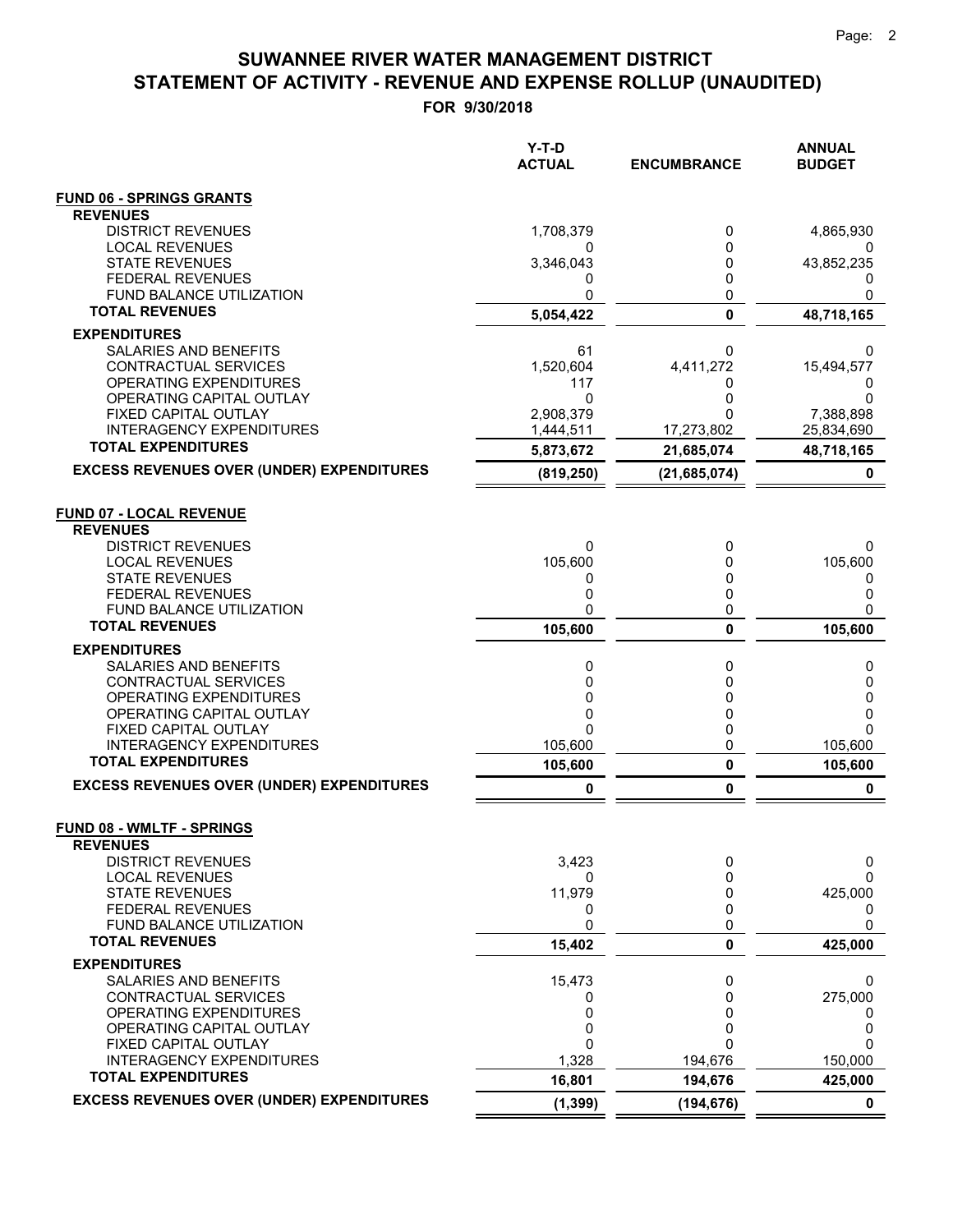|                                                                               | $Y-T-D$<br><b>ACTUAL</b> | <b>ENCUMBRANCE</b> | <b>ANNUAL</b><br><b>BUDGET</b> |
|-------------------------------------------------------------------------------|--------------------------|--------------------|--------------------------------|
| <b>FUND 09 - MONITOR WELL</b>                                                 |                          |                    |                                |
| <b>REVENUES</b>                                                               |                          |                    |                                |
| <b>DISTRICT REVENUES</b>                                                      | 0<br>0                   | 0                  | 30,000                         |
| <b>LOCAL REVENUES</b><br><b>STATE REVENUES</b>                                | 0                        | 0<br>0             | O<br>0                         |
| <b>FEDERAL REVENUES</b>                                                       | 0                        | 0                  | ი                              |
| FUND BALANCE UTILIZATION                                                      | 515,003                  | 0                  | 500,000                        |
| <b>TOTAL REVENUES</b>                                                         | 515,003                  | 0                  | 530,000                        |
| <b>EXPENDITURES</b>                                                           |                          |                    |                                |
| SALARIES AND BENEFITS                                                         | 0                        | 0                  | 0                              |
| CONTRACTUAL SERVICES                                                          | 486,677                  | 0                  | 500,000                        |
| OPERATING EXPENDITURES<br>OPERATING CAPITAL OUTLAY                            | 28,326<br>0              | 0<br>0             | 30,000<br>0                    |
| FIXED CAPITAL OUTLAY                                                          | 0                        | 0                  | 0                              |
| <b>INTERAGENCY EXPENDITURES</b>                                               | 0                        | 0                  | 0                              |
| <b>TOTAL EXPENDITURES</b>                                                     | 515,003                  | 0                  | 530,000                        |
| <b>EXCESS REVENUES OVER (UNDER) EXPENDITURES</b>                              | 0                        | 0                  | 0                              |
| <b>FUND 10 - LAND CONSERVATION - FLORIDA FOREVER &amp;</b>                    |                          |                    |                                |
| P2000                                                                         |                          |                    |                                |
| <b>REVENUES</b>                                                               |                          |                    |                                |
| <b>DISTRICT REVENUES</b><br><b>LOCAL REVENUES</b>                             | (1,460,828)<br>0         | 0<br>0             | (1,485,930)                    |
| <b>STATE REVENUES</b>                                                         | 1,485,930                | 0                  | 1,800,000                      |
| <b>FEDERAL REVENUES</b>                                                       | 0                        | 0                  | $\Omega$                       |
| FUND BALANCE UTILIZATION                                                      | 0                        | 0                  | 47,500                         |
| <b>TOTAL REVENUES</b>                                                         | 25,102                   | 0                  | 361,570                        |
| <b>EXPENDITURES</b>                                                           |                          |                    |                                |
| SALARIES AND BENEFITS                                                         | 0                        | 0                  | 0                              |
| CONTRACTUAL SERVICES<br>OPERATING EXPENDITURES                                | 13,644<br>0              | 0<br>0             | 359,070<br>2,500               |
| OPERATING CAPITAL OUTLAY                                                      | 0                        | 0                  | 0                              |
| FIXED CAPITAL OUTLAY                                                          | 0                        | 0                  | 0                              |
| <b>INTERAGENCY EXPENDITURES</b>                                               | 0                        | 0                  | 0                              |
| <b>TOTAL EXPENDITURES</b>                                                     | 13,644                   | 0                  | 361,570                        |
| <b>EXCESS REVENUES OVER (UNDER) EXPENDITURES</b>                              | 11,458                   | 0                  | 0                              |
| <b>FUND 12 - DOT ETDM</b>                                                     |                          |                    |                                |
| <b>REVENUES</b><br><b>DISTRICT REVENUES</b>                                   | 674                      | 0                  | 0                              |
| <b>LOCAL REVENUES</b>                                                         | 0                        | 0                  | 0                              |
| <b>STATE REVENUES</b>                                                         | 0                        | 0                  | 0                              |
| <b>FEDERAL REVENUES</b>                                                       | 0                        | 0                  | 0                              |
| FUND BALANCE UTILIZATION<br><b>TOTAL REVENUES</b>                             | 0                        | 0                  | 10,000                         |
|                                                                               | 674                      | 0                  | 10,000                         |
| <b>EXPENDITURES</b>                                                           |                          |                    |                                |
| SALARIES AND BENEFITS<br><b>CONTRACTUAL SERVICES</b>                          | 355<br>0                 | 0<br>0             | 10,000<br>0                    |
| OPERATING EXPENDITURES                                                        | 0                        | 0                  | 0                              |
| OPERATING CAPITAL OUTLAY                                                      | 0                        | 0                  | 0                              |
| FIXED CAPITAL OUTLAY                                                          | 0                        | 0                  | 0                              |
| <b>INTERAGENCY EXPENDITURES</b>                                               | 0                        | 0                  | 0                              |
| <b>TOTAL EXPENDITURES</b><br><b>EXCESS REVENUES OVER (UNDER) EXPENDITURES</b> | 355                      | 0                  | 10,000                         |
|                                                                               | 319                      | 0                  | $\mathbf 0$                    |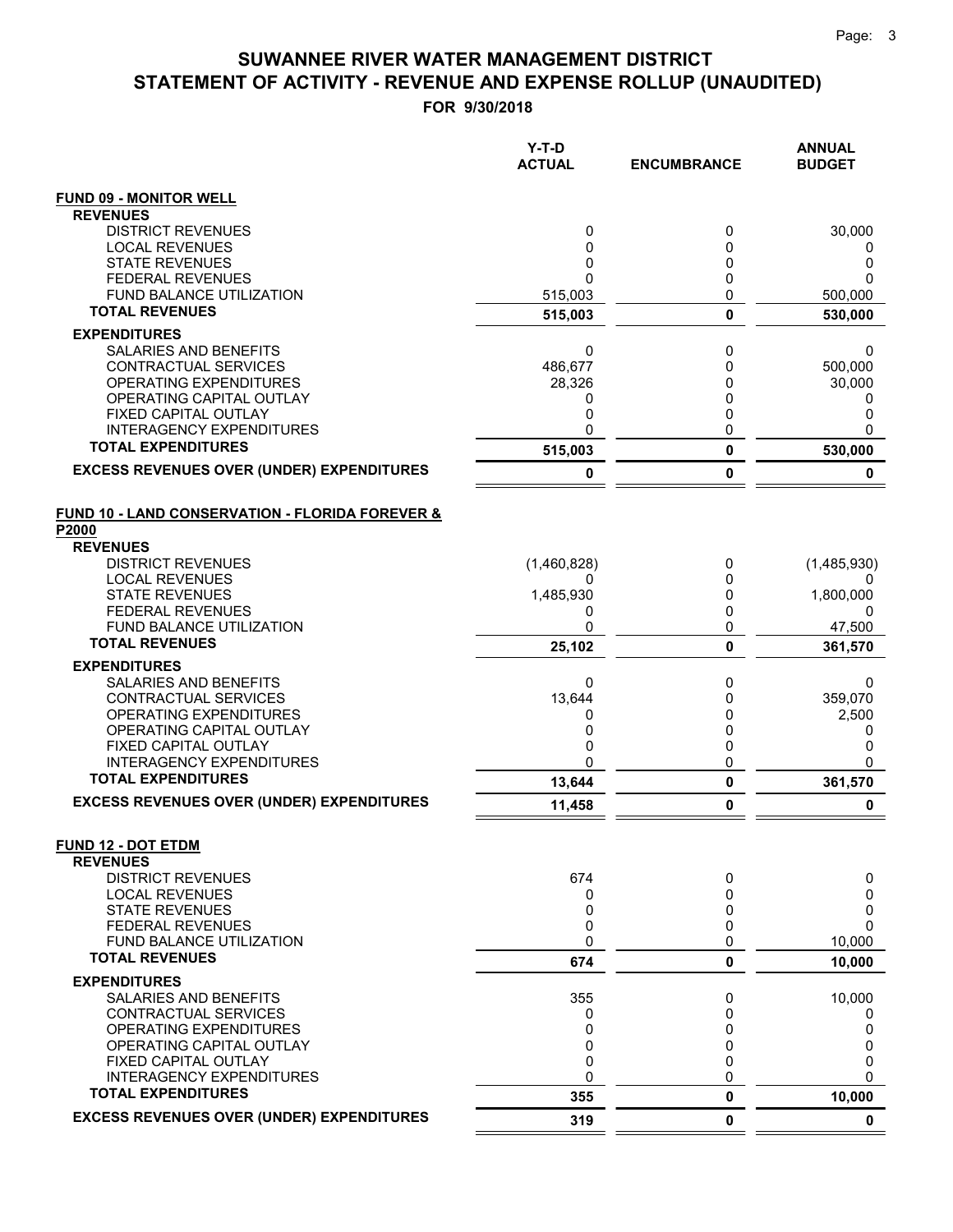|                                                                      | Y-T-D<br><b>ACTUAL</b> | <b>ENCUMBRANCE</b> | <b>ANNUAL</b><br><b>BUDGET</b> |
|----------------------------------------------------------------------|------------------------|--------------------|--------------------------------|
| <b>FUND 13 - LAND MANAGEMENT &amp; OPERATIONS</b>                    |                        |                    |                                |
| <b>REVENUES</b>                                                      |                        |                    |                                |
| <b>DISTRICT REVENUES</b>                                             | 625,035                | 0                  | 1,777,892                      |
| <b>LOCAL REVENUES</b><br><b>STATE REVENUES</b>                       | 0<br>2,293,071         | 0<br>0             | 2,380,119                      |
| <b>FEDERAL REVENUES</b>                                              | 0                      | 0                  | 0                              |
| FUND BALANCE UTILIZATION                                             | 0                      | 0                  | 852,298                        |
| <b>TOTAL REVENUES</b>                                                | 2,918,106              | $\mathbf 0$        | 5,010,309                      |
| <b>EXPENDITURES</b>                                                  |                        |                    |                                |
| SALARIES AND BENEFITS                                                | 678,551                | 0                  | 801,208                        |
| CONTRACTUAL SERVICES                                                 | 1,623,139              | 231,880            | 2,625,691                      |
| OPERATING EXPENDITURES                                               | 311,280                | 106,594            | 493,656                        |
| OPERATING CAPITAL OUTLAY                                             | 135,822                | 337                | 151,754                        |
| FIXED CAPITAL OUTLAY                                                 | 269,389                | 0                  | 275,000                        |
| <b>INTERAGENCY EXPENDITURES</b>                                      | 573,094                | 0                  | 663,000                        |
| <b>TOTAL EXPENDITURES</b>                                            | 3,591,275              | 338,811            | 5,010,309                      |
| <b>EXCESS REVENUES OVER (UNDER) EXPENDITURES</b>                     | (673, 169)             | (338, 811)         | 0                              |
| <b>FUND 19 - FDOT MITIGATION</b>                                     |                        |                    |                                |
| <b>REVENUES</b>                                                      |                        |                    |                                |
| <b>DISTRICT REVENUES</b>                                             | 14,243                 | 0                  | 0                              |
| <b>LOCAL REVENUES</b>                                                | 0                      | 0                  | 0                              |
| <b>STATE REVENUES</b>                                                | 739,911                | 0                  | 950,000                        |
| <b>FEDERAL REVENUES</b>                                              | 0                      | 0                  | 0                              |
| FUND BALANCE UTILIZATION<br><b>TOTAL REVENUES</b>                    | 0                      | 0                  | 200,000                        |
|                                                                      | 754,154                | 0                  | 1,150,000                      |
| <b>EXPENDITURES</b>                                                  |                        |                    |                                |
| SALARIES AND BENEFITS<br>CONTRACTUAL SERVICES                        | 0<br>754,154           | 0<br>291,547       | 0<br>1,150,000                 |
| OPERATING EXPENDITURES                                               | 0                      | 0                  | 0                              |
| OPERATING CAPITAL OUTLAY                                             | 0                      | 0                  | 0                              |
| FIXED CAPITAL OUTLAY                                                 | 0                      | 0                  | 0                              |
| <b>INTERAGENCY EXPENDITURES</b>                                      | 0                      | 0                  | $\mathbf{0}$                   |
| <b>TOTAL EXPENDITURES</b>                                            | 754,154                | 291,547            | 1,150,000                      |
| <b>EXCESS REVENUES OVER (UNDER) EXPENDITURES</b>                     |                        | (291, 547)         | 0                              |
| <b>FUND 29 - SUWANNEE RIVER PARTNERSHIP (SRP)</b><br><b>REVENUES</b> |                        |                    |                                |
| <b>DISTRICT REVENUES</b>                                             | 18,738                 | 0                  | 0                              |
| <b>LOCAL REVENUES</b>                                                | 102,754                | 0                  | 120,500                        |
| <b>STATE REVENUES</b>                                                | 0                      | 0                  | $\Omega$                       |
| FEDERAL REVENUES                                                     | 0                      | 0                  | 0                              |
| FUND BALANCE UTILIZATION<br><b>TOTAL REVENUES</b>                    | 0                      | 0                  | 0                              |
|                                                                      | 121,492                | 0                  | 120,500                        |
| <b>EXPENDITURES</b><br><b>SALARIES AND BENEFITS</b>                  |                        | 0                  |                                |
| CONTRACTUAL SERVICES                                                 | 0<br>0                 | 0                  | 0<br>O                         |
| OPERATING EXPENDITURES                                               | 4,491                  | 0                  | 3,500                          |
| OPERATING CAPITAL OUTLAY                                             | 0                      | 0                  | 0                              |
| FIXED CAPITAL OUTLAY                                                 | 0                      | 0                  | $\Omega$                       |
| <b>INTERAGENCY EXPENDITURES</b>                                      | 117,000                | 0                  | 117,000                        |
| <b>TOTAL EXPENDITURES</b>                                            | 121,491                | 0                  | 120,500                        |
| <b>EXCESS REVENUES OVER (UNDER) EXPENDITURES</b>                     | 1                      | 0                  | $\mathbf 0$                    |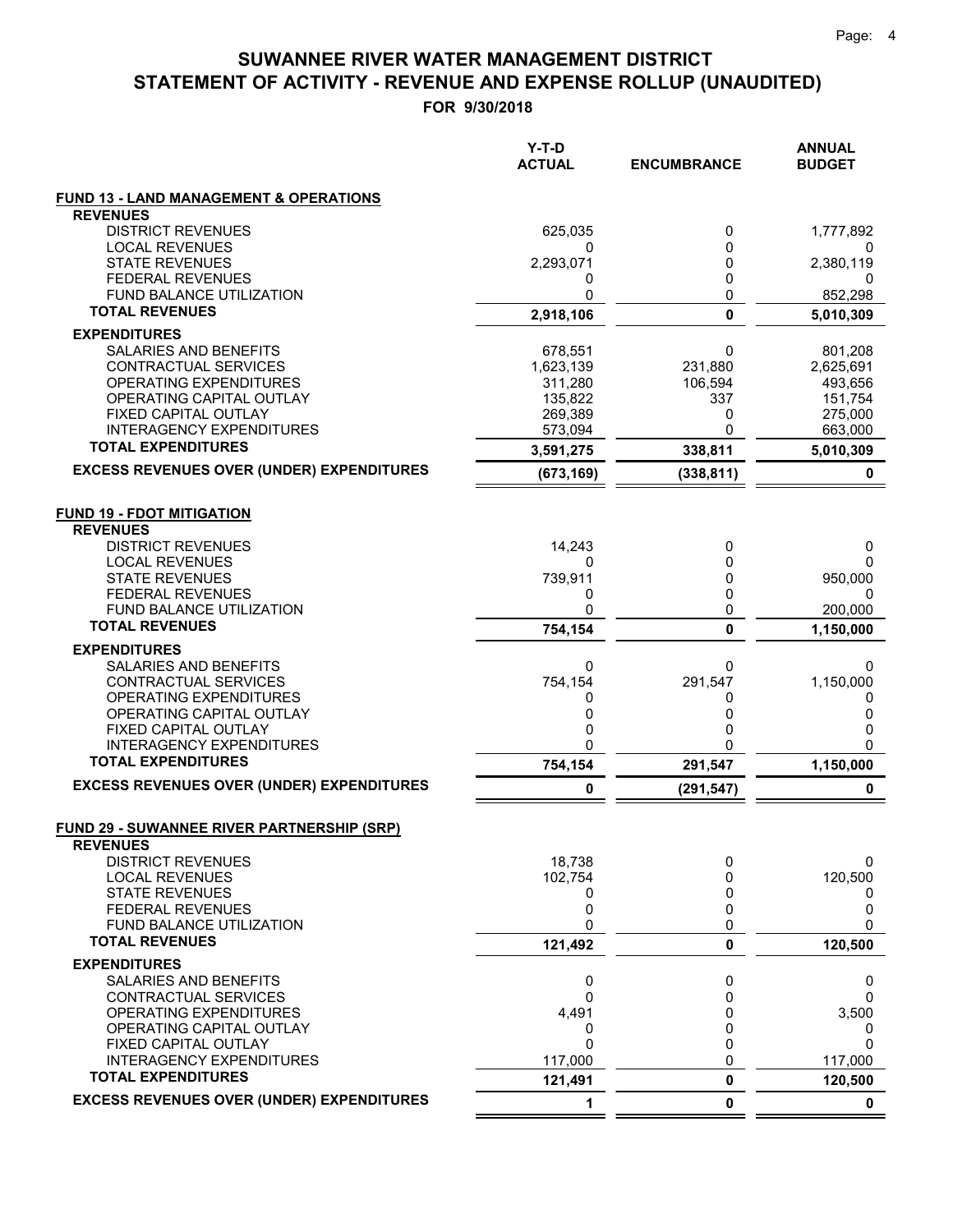|                                                           | $Y-T-D$<br><b>ACTUAL</b> | <b>ENCUMBRANCE</b> | <b>ANNUAL</b><br><b>BUDGET</b> |
|-----------------------------------------------------------|--------------------------|--------------------|--------------------------------|
| <b>FUND 30 - NATIONAL GUARD BUREAU</b>                    |                          |                    |                                |
| <b>REVENUES</b>                                           |                          |                    |                                |
| <b>DISTRICT REVENUES</b><br><b>LOCAL REVENUES</b>         | 4,165<br>0               | 0<br>0             | 0<br>0                         |
| <b>STATE REVENUES</b>                                     | 0                        | 0                  | 0                              |
| <b>FEDERAL REVENUES</b>                                   | 0                        | 0                  | 707,950                        |
| FUND BALANCE UTILIZATION                                  | 0                        | 0                  | 0                              |
| <b>TOTAL REVENUES</b>                                     | 4,165                    | $\mathbf 0$        | 707,950                        |
| <b>EXPENDITURES</b>                                       |                          |                    |                                |
| SALARIES AND BENEFITS                                     | 0                        | 0                  | 0                              |
| CONTRACTUAL SERVICES<br><b>OPERATING EXPENDITURES</b>     | 4,165                    | 0<br>0             | 0                              |
| OPERATING CAPITAL OUTLAY                                  | 0<br>0                   | 0                  | 0<br>0                         |
| FIXED CAPITAL OUTLAY                                      | 0                        | 0                  | 707,950                        |
| <b>INTERAGENCY EXPENDITURES</b>                           | 0                        | 0                  | 0                              |
| <b>TOTAL EXPENDITURES</b>                                 | 4,165                    | $\mathbf 0$        | 707,950                        |
| <b>EXCESS REVENUES OVER (UNDER) EXPENDITURES</b>          | 0                        | 0                  | 0                              |
| <b>FUND 33 - PCS MITIGATION - LAND ACQUISITION</b>        |                          |                    |                                |
| <b>REVENUES</b>                                           |                          |                    |                                |
| <b>DISTRICT REVENUES</b>                                  | 26,012                   | 0                  | 0                              |
| <b>LOCAL REVENUES</b><br><b>STATE REVENUES</b>            | 0<br>0                   | 0<br>0             | 0<br>0                         |
| <b>FEDERAL REVENUES</b>                                   | 0                        | 0                  | 0                              |
| <b>FUND BALANCE UTILIZATION</b>                           | 0                        | 0                  | 0                              |
| <b>TOTAL REVENUES</b>                                     | 26,012                   | 0                  | 0                              |
| <b>EXPENDITURES</b>                                       |                          |                    |                                |
| SALARIES AND BENEFITS                                     | 0                        | 0                  | 0                              |
| CONTRACTUAL SERVICES                                      | 0                        | 0                  | 0                              |
| <b>OPERATING EXPENDITURES</b><br>OPERATING CAPITAL OUTLAY | 0<br>0                   | 0<br>0             | 0<br>0                         |
| FIXED CAPITAL OUTLAY                                      | 0                        | 0                  | 0                              |
| <b>INTERAGENCY EXPENDITURES</b>                           | 0                        | 0                  | 0                              |
| <b>TOTAL EXPENDITURES</b>                                 | 0                        | 0                  | 0                              |
| <b>EXCESS REVENUES OVER (UNDER) EXPENDITURES</b>          | 26,012                   | 0                  | 0                              |
| <b>FUND 51 - DISTRICT AG COST-SHARE</b>                   |                          |                    |                                |
| <b>REVENUES</b><br><b>DISTRICT REVENUES</b>               | 0                        | 0                  | 0                              |
| <b>LOCAL REVENUES</b>                                     | 0                        | 0                  | 0                              |
| <b>STATE REVENUES</b>                                     | 0                        | 0                  | 0                              |
| <b>FEDERAL REVENUES</b>                                   | 0                        | 0                  | 0                              |
| FUND BALANCE UTILIZATION                                  | 673,834                  | 0                  | 5,388,579                      |
| <b>TOTAL REVENUES</b>                                     | 673,834                  | 0                  | 5,388,579                      |
| <b>EXPENDITURES</b>                                       |                          |                    |                                |
| SALARIES AND BENEFITS<br>CONTRACTUAL SERVICES             | 0<br>671,834             | 0                  | 0                              |
| OPERATING EXPENDITURES                                    | 0                        | 853,907<br>0       | 5,360,579<br>0                 |
| OPERATING CAPITAL OUTLAY                                  | 0                        | 0                  | 0                              |
| FIXED CAPITAL OUTLAY                                      | 0                        | 0                  | 0                              |
| <b>INTERAGENCY EXPENDITURES</b>                           | 2,000                    | 0                  | 28,000                         |
| <b>TOTAL EXPENDITURES</b>                                 | 673,834                  | 853,907            | 5,388,579                      |
| <b>EXCESS REVENUES OVER (UNDER) EXPENDITURES</b>          | 0                        | (853, 907)         | 0                              |